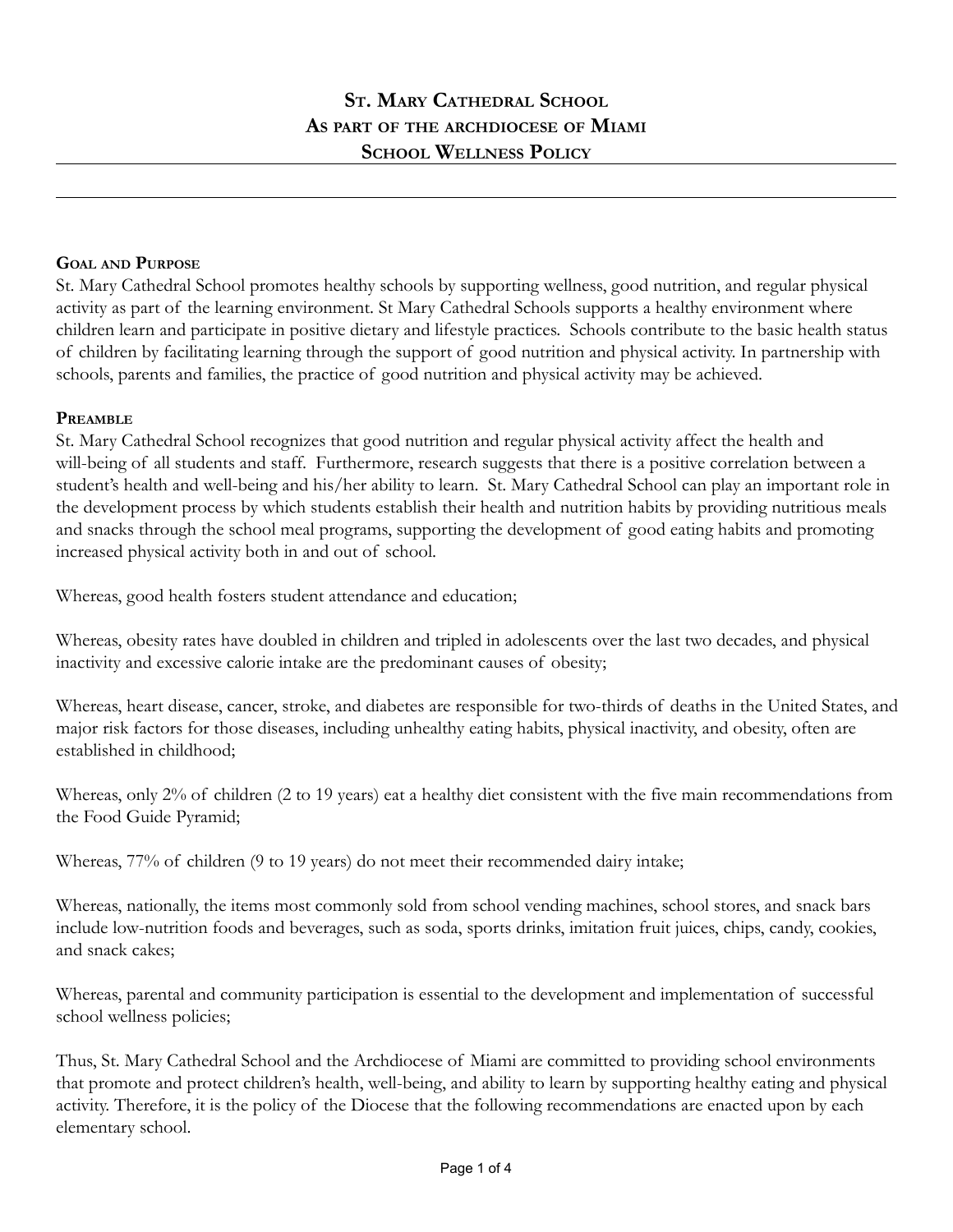# **Guidelines**

## **1. Nutrition Education**

- a. School programs offer students in kindergarten through grade 5 shall receive 150 minutes per week of instructionally relevant physical education. For middle school (6-8) all students shall receive a minimum of one semester of physical education in each of the three years.
- b. Nutrition education is a component in the elementary school curriculum.
- c. The staff responsible for providing school-based nutrition and health education programs is adequately trained (i.e. through professional day, professional certification, access to appropriate professional and classroom resources).
- d. The school lunch program serves as a learning laboratory to teach and practice good nutrition.
- e. The school provides nutrition education and encourages healthy eating for families, both within the home and outside. Family members are engaged as a critical part of the team responsible for teaching children about health and nutrition. Nutrition and health information for families is provided by the school.

### 2. **Standards for food and beverages available during the school day that are not sold to students**

- a. Food and beverages offered over the course of the school week are nutrient dense, including whole grain products and fiber rich fruits and vegetables to provide students a variety of choices to maintain a balanced diet.
	- 1. A variety of nutrient dense foods are offered to students at each meal including low fat milks, fruits/vegetables, meat/meat alternatives and grains.
	- 2. Food and beverages served during the school day include a variety of healthy choices that are of excellent quality, appealing to the students, and served at the proper temperature.
	- 3. Foods and beverages available during the school day should minimize the use of trans fats and saturated fats, sodium and sugar as defined by the Dietary Guidelines for Americans.
	- 4. Fruit is available at each meal.
	- 5. Food and Nutrition Services will encourage consumption of whole grain breads and cereals.
	- 6. Food and Nutrition Services offer low fat milks.
	- 7. At a minimum, foods served as part of a school lunch or breakfast will meet the Dietary Guidelines for Americans as set forth by the USDA.
	- 8. Guidelines will be provided for parents on packing healthy lunches.
	- 9. Drinking water and hand sanitizing facilities should be conveniently available for students at all times.

### 3. **Fundraising**

- a. The school will provide parents and teachers a list of ideas for healthy celebrations/parties, rewards and fundraising activities.
- b. Class parties or celebrations shall be held after the lunch period and only foods that meet the Smart Snacks in School nutrition standards can be served.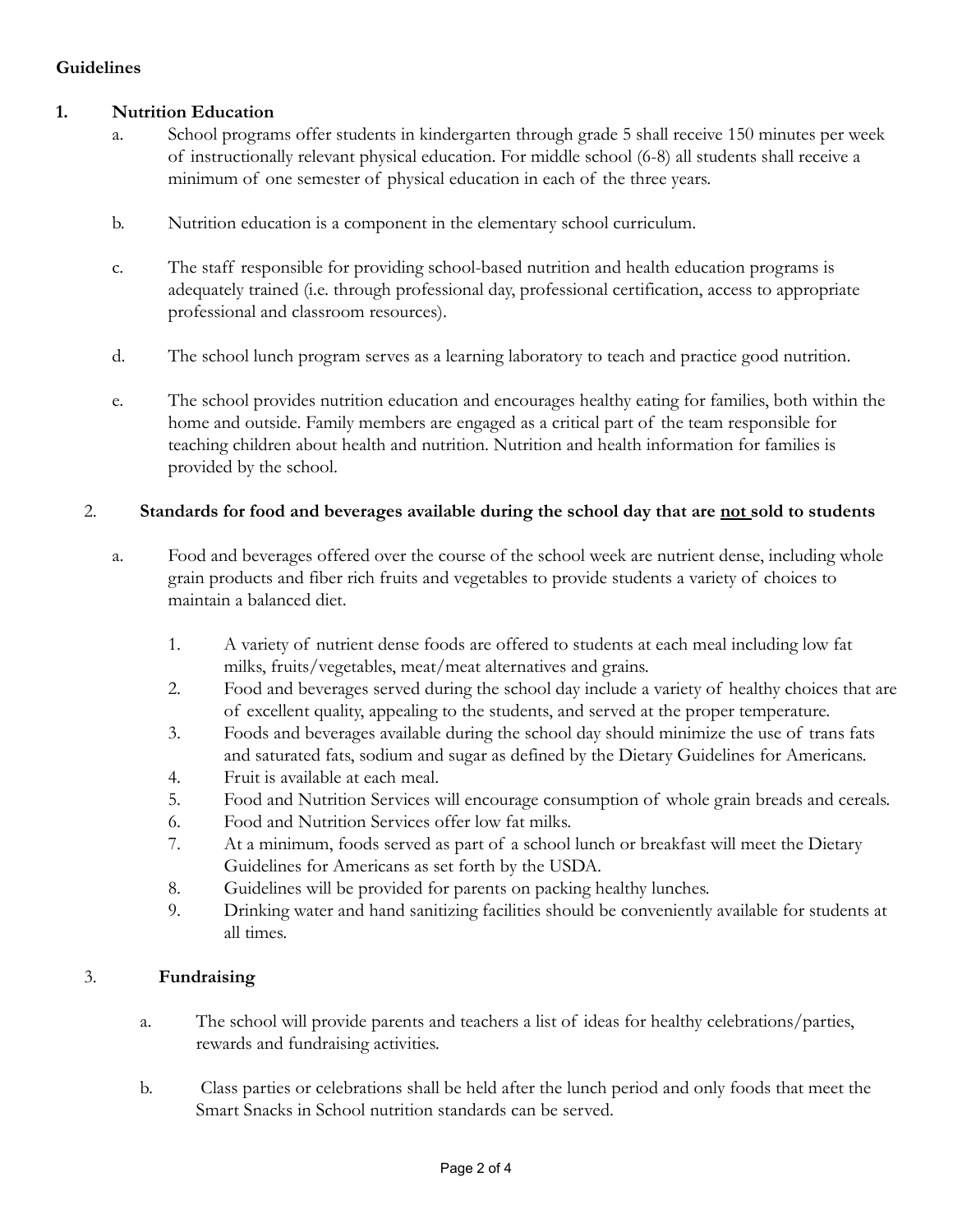- c. School will limit celebrations that involve food during the school day to no more than one party per class per month
- d. No Fundraisers that include the sale of food items will occur until thirty (30) after the conclusion of the last designated meal service period.
- e. Snacks and rewards provided in after-care programs should reinforce the importance of healthy choices and food alternatives.

## 4. **Physical Activity and Other School Based Activities**

- a. Schools work to provide the opportunity for every student to receive regular, age-appropriate, quality physical education.
- b. Schools recommend that students participate in physical activity before, during, and after school in accordance with nationally recommended guidelines.
- c. All physical education classes shall be taught by certified physical education teachers and designed to build interest and proficiency in skills, knowledge, and attitudes essential to a life-long, physically active lifestyle.
- d. The physical education curriculum shall be coordinated with the health education curriculum.
- e. Physical education should provide safe and satisfying physical activity for all students including those with special needs.
- f. Elementary schools will provide at least 15 minutes of daily recess on days that they do not have physical education.
- g. Schools shall not use participation or non-participation in physical education class or recess as a way to punish or discipline students.
- h. After-school programs shall include supervised, age-appropriate physical activities that appeal to a variety of interests.
- i. Schools shall disseminate information for parents to help them promote and incorporate physical activity and healthy eating into their children's lives.

## **Additional School Goals:**

- 1. Schools ensure that students who receive free or reduced price meals are not treated differently from other students or identified by their peers.
- 2. All Food and Nutrition Services personnel have adequate pre-training and participate in on-going professional development in the areas of sanitation, school food service essentials, nutrition and quantity cooking.